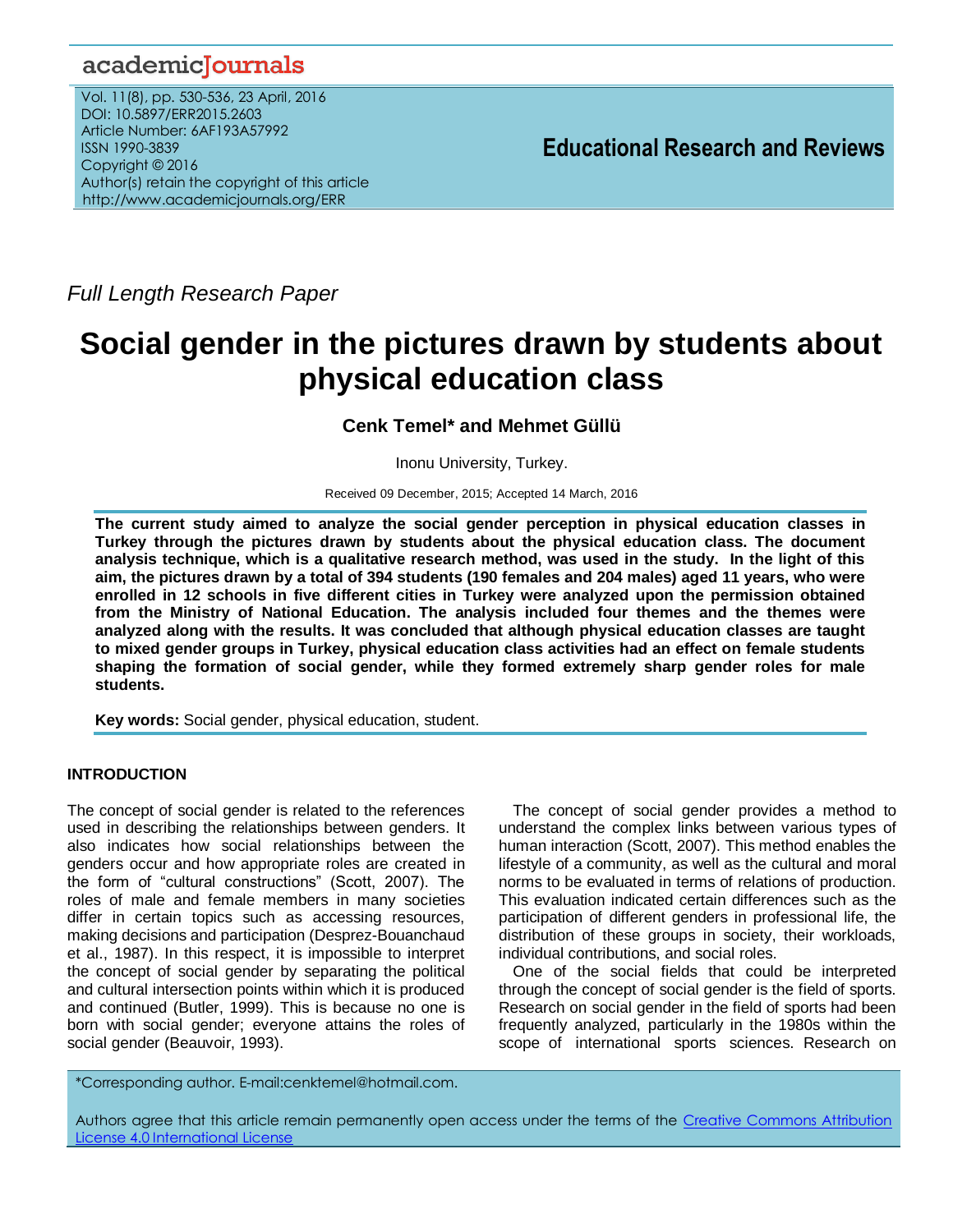sports sciences about social gender, sports, and physical education has a history of approximately 15 years in Turkey (Koca, 2007). Particularly, in the field of physical education, there were intense discussions about how to prevent the obstacles hindering individual participation between the 1990s and early 2000s (Theodoulides, 2003).

Anderson (2008) reported that gender discrimination had deep roots within athletic organizations and practices and sports culture. Connell (1987) stated that athletic environments enabled social gender inequality and formed a new cultural practice where social gender perception was reproduced. The following quotation of Lomansey (2007) illustrated this perspective:

*"The visibility of women athletes, trainers, and promoters in today's sports world is a far cry from their status just slightly more than a century ago. When the first Olympic Games of the modern era took place in 1896, the idea of women taking part was thought to be "unfeminine". Since then, it is easy to see the progress that has since been made in many parts of the world. By 1900, societal views had modernized enough to allow 11 women to stand beside the 1319 men at the opening ceremony at the Paris Olympics, although their participation was restricted to sports regarded as "suitable" for women –tennis and golf."*

Since the modern Olympics started, there have been improvements in social gender equality, although they are not satisfactory. On the other hand, advanced athletic organizations such as the Olympic Games have given ideas about social gender; however, the main point lies in how the fundamentals of values about social gender are created or established. Hence, it is believed that the way physical education classes are taught have an essential role in students in terms of developing attitudes towards physical education and sports, which they would display in their future lives. Therefore, many national or international institutions have taken advisory decisions that physical education curricula and content should be implemented so as to serve social gender equality. Athletic activities have been included in the rights for education within the studies performed by UNICEF (2007) in the implementation of children's rights for education and rights in education. Additionally, it has been emphasized that all children, male or female, should have improved access to the playgrounds and sports facilities in and around schools (UNICEF, 2007). Another UNICEF report mentioned that social gender patterns should be eliminated from all teaching and learning materials $1$ (A Booklet of Approach Based on Human Rights in Education for All, p.33-68). The "White Book of Sports," issued by the European Commission (2007), aimed at improved access to sports for girls and women. As repeated in the MINEPS 2013 Berlin Declaration, the participation of girls was reported to be improved through .<br>sports<sup>2</sup>. Analyzing local approaches, it was observed that

the physical education strategy of Bulgaria and England aimed to improve the participation of all human beings, regardless of their social, financial, health and gender status (Eurdice, 2012). The elementary physical education curriculum guide in Turkey indicates that all students, either male or female, should be taught together in physical education classes (Turkish Elementary Physical Education Curriculum, 2007).

However, despite all these positive efforts, there are still negative examples about social gender in the physical education classes taught in schools. Kirk (2012) indicated that there were challenges to the participation of female students in physical education and athletic activities, in spite of research results stating the benefits of participating in physical education and athletic activities. On the other hand, Hardman (2008) identified that physical education classes around the world have been struggling with the obstacles that hinder the full participation of disabled children, as well as social gender equality. In his findings, Eurydice (2010) indicated that female students scored better in all classes other than compulsory physical education and health classes; however, male students were better only in physical education classes. Despite the fact that the aim of eliminating gender inequality in elementary schools has been achieved in Turkey, gender discrimination still remains as an issue that requires attention.<sup>3</sup>

This study, as a result of the earlier mentioned positive or negative implementations at the national or international level, aimed to analyze the social gender perception about physical education classes taught in Turkey, with the aid of the pictures drawn by students about physical education classes.

#### **MATERIALS AND METHODS**

Studies involving pictures drawn by students have been widely used in various fields of science, such as psychology and medicine. Hence, children are able to express their emotions, thoughts, and observations about their environment through pictures (Yavuzer, 2009). In particular, performing research on pictures drawn by students has become more popular in all fields, following study by Chambers (1983) called the "Draw-A-Scientist Test". In the field of physical education, although they are quite limited in number, there have been studies performed by having children draw pictures (Kuhn, 2003; MacPhail and Kinchin, 2004; Mowling et al., 2006; Temel and Güllü, 2014). This study made use of the document analysis technique, which is a qualitative research method. With this aim, having obtained the required permission from the Turkish Ministry of National Education (no. 930210, dated 4.03.2014), pictures about physical education, which were drawn by a total of 394 11-year-old students (190 female and 204 male), enrolled at 12 schools in five different cities (İstanbul, Muğla, Ankara, Malatya, Trabzon) of Turkey, were analyzed separately.

#### **Data analysis**

Pictures drawn by the students were analyzed through the content analysis technique. Within the analysis, first all pictures were examined individually and the pictures with inappropriate content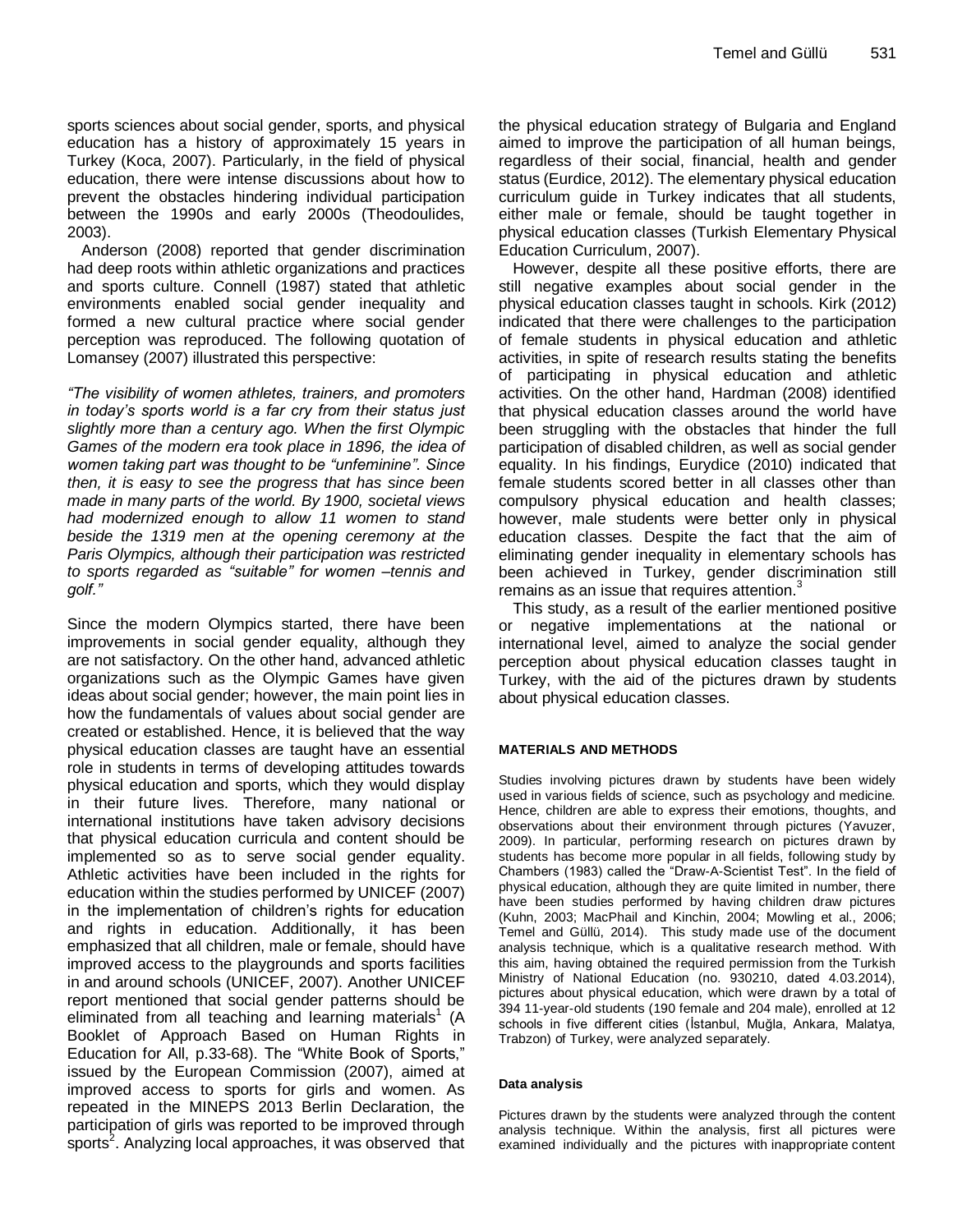| Gender       | Frequency (f) | Percentage (%) |
|--------------|---------------|----------------|
| Only girl(s) | 84            | 44.21          |
| Boy and girl | 54            | 28.43          |
| Only girl(s) | 52            | 27.36          |
| Total        | 190           | 100            |

**Table 1.** Gender Status of Human Figures in Pictures Drawn by Female Students.

were eliminated. Next, four major themes were identified within the analysis. They included:

Theme 1: What is the distribution of genders in the pictures drawn by male and female students?

Theme 2: What is the total number of people in the pictures of female and male students?

Theme 3: What sportswear are the people wearing in the pictures drawn by male and female students?

Theme 4: What are the types of sports played by the people in the pictures drawn by male and female students?

First step: The themes that were identified in the pictures were analyzed separately by the researchers and the frequencies of the themes were determined.

Second step: Data obtained by the researchers separately were compared, and then were reanalyzed together. After the two steps, it was found that while some of the pictures involved a single theme, many others had drawings of more than one theme.

Third step: In order to increase the validity and reliability at the final decision phase of the analysis performed by the researchers, an independent visual arts expert was requested to provide his opinion (Roberts and Priest, 2006). The final decision for each data set was provided upon the consensus reached by the researchers and the visual arts expert. Pictures on which a consensus was not reached were eliminated from the analysis. As a result of all the analyses, the frequencies and percentages of the themes in 394 agreed-upon pictures were determined and presented in tables.

#### **FINDINGS**

In this section, data regarding the pictures drawn by female and male students are presented separately.

#### **Findings about the pictures drawn by female students**

It was determined that 44, 21% of female students (84 students) out of survey group (190 students) drew mostly female figures, while almost identical rates were observed for a combination of female and male figures and in a very close rate for only male figures (Table 1). The rate of female figures is 64, 34% (583 figures) of total (839 figures) figures in pictures drawn by female students (Table 2).

#### **Clothing in pictures drawn by female students**

The clothing is observed to be tracksuit for females (f=247, % 45,91) and males (f= 190, % 63,75) in pictures

**Tablo 2.** The total number of human figures and their gender in pictures drawn by female students.

| Gender | Frequency (f) | Percentage (%) |
|--------|---------------|----------------|
| Female | 538           | 64.34          |
| Male   | 298           | 35.66          |
| Total  | 839           | 100            |

**Table 3.** Clothing of female figures in pictures drawn by female students.

| Variable       | Frequency (f) | Percentage (%) |
|----------------|---------------|----------------|
| Tracksuit      | 247           | 45.91          |
| School Uniform | 141           | 26.21          |
| None           | 79            | 14.68          |
| Jerseys        | 53            | 9.86           |
| Shorts         | 18            | 3.34           |
| Total          | 538           | 100            |

**Table 4.** Clothing of male figures in pictures drawn by female students.

| <b>Variable</b> | Frequency (f) | Percentage (%) |
|-----------------|---------------|----------------|
| Tracksuit       | 190           | 63.75          |
| None            | 53            | 17.80          |
| Jerseys         | 35            | 11.74          |
| School Uniform  | 20            | 6.71           |
| Total           | 298           | 100            |

drawn by female students (Tables 3 and 4).

#### **Sports branches in the pictures drawn by female students**

The sports branches which were mostly pictured in drawings made by female students were volleyball (f=84, % 47,72) for girls and soccer (f=26, %30,95) for boys (Tables 5 and 6).

#### **Findings about the pictures drawn by male students**

It was observed that the majority of figures were only male figure(s) with a rate of 82,35% (168 individuals) in the pictures drawn by male students (Table 7). The rate of male figures is 88,05 % (951 figures) out of a total of 1080 figures (Table 8).

#### **Clothing in pictures drawn by male students**

The clothing is observed to be jerseys for male figures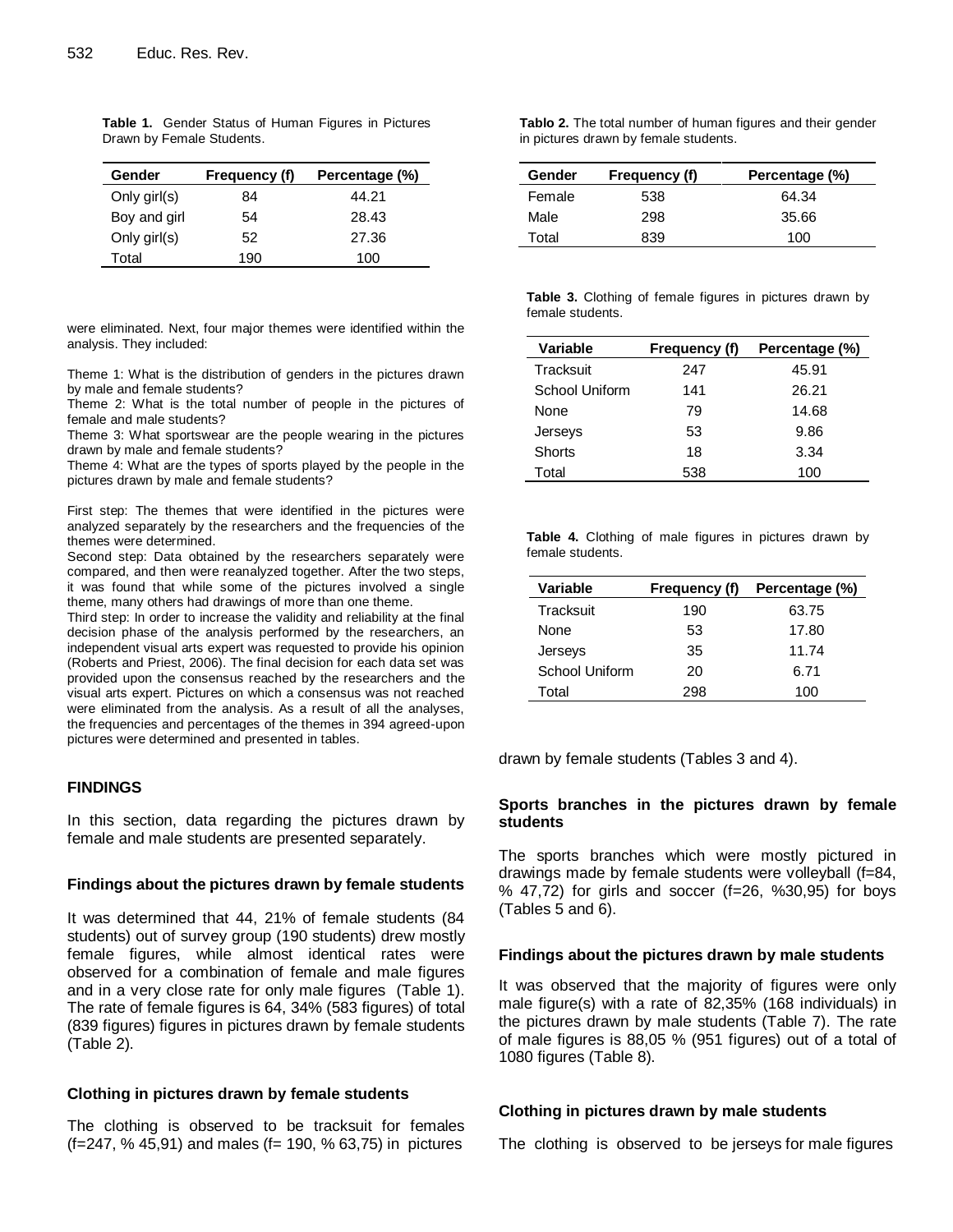**Table 5.** Sports branches of female figures in pictures drawn by female students.

| <b>Variable</b> | Frequency (f) | Percentage (%) |
|-----------------|---------------|----------------|
| Volleyball*     | 84            | 47.72          |
| Basketball*     | 48            | 27.37          |
| Soccer          | 6             | 3.4            |
| Rope skipping   | 16            | 9.0            |
| Athletics       | 2             | 1.13           |
| Table tennis    | 12            | 6.91           |
| Tennis          | 1             | 0.5            |
| Sitting aside   | 7             | 3.97           |
| Total           | 176           | 100            |

**Table 6.** Sports branches of male figures in pictures drawn by female students.

| Variable          | Frequency (f) | Percentage (%) |
|-------------------|---------------|----------------|
| Soccer            | 26            | 30.95          |
| Basketball*       | 22            | 26.29          |
| Volleyball*       | 12            | 14.20          |
| Handball          | 2             | 2.38           |
| Rope skipping     | 2             | 2.38           |
| Table tennis      | 4             | 4.76           |
| Physical activity | 16            | 19.04          |
| Total             | 84            | 100            |

Note: \*It was observed that boys and girls were playing volleyball and basketball together in some pictures.

|  |                         |  |  | Table 7. Gender status of human figures in pictures |
|--|-------------------------|--|--|-----------------------------------------------------|
|  | drawn by male students. |  |  |                                                     |

| Gender         | Frequency (f) | Percentage (%) |
|----------------|---------------|----------------|
| Only boy $(s)$ | 168           | 82.35          |
| Only girl(s)   | 24            | 11.77          |
| Boy and girl   | 12            | 5.88           |
| Total          | 204           | 100            |

 $(f=247, % 45.91)$  and tracksuit for female figures  $(f= 190,$ % 63,75) predominantly in pictures drawn by male students (Tables 9 and 10).

### **Sports branches in the pictures drawn by male students**

The number one sports branches which were mostly pictured in drawings made by male students were soccer (f=126, % 49,42) for boys and volleyball (f=16, % 50,00) for girls (Tables 11 and 12; Figures 1 and 2).

| Table 8. The Total Number of Human Figures and   |
|--------------------------------------------------|
| Their Gender in Pictures Drawn by Male Students. |

|        | Gender Frequency (f) | Percentage (%) |
|--------|----------------------|----------------|
| Female | 951                  | 88.05          |
| Male   | 129                  | 11.95          |
| Total  | 1080                 | 100            |

| Table 9. Clothing of male figures in pictures drawn by |  |  |  |  |
|--------------------------------------------------------|--|--|--|--|
| male students.                                         |  |  |  |  |

| Variable       | Frequency (f) | Percentage (%) |
|----------------|---------------|----------------|
| Jerseys        | 384           | 40.38          |
| Tracksuit      | 348           | 36.59          |
| None           | 201           | 21.14          |
| School uniform | 18            | 1.89           |
| Total          | 951           | 100            |

|                |  | <b>Table 10.</b> Clothing of female figures in pictures drawn by |  |
|----------------|--|------------------------------------------------------------------|--|
| male students. |  |                                                                  |  |

| Variable       | Frequency (f) | Percentage (%) |  |
|----------------|---------------|----------------|--|
| Tracksuit      | 68            | 52.71          |  |
| School uniform | 33            | 25.59          |  |
| None           | 25            | 19.37          |  |
| Jerseys        | 3             | 2.33           |  |
| Total          | 129           | 100            |  |

# **RESULTS AND DISCUSSION**

According to the findings of the study, within the theme of gender status of people in a physical education lesson, there was not a major difference in the only female, only male, female-male, and male-male subthemes; however, male students were observed to mainly draw male students with male students (Table 7). It is believed that this was due to the fact that male figures were pictured playing football (Table 11) and football was generally perceived as a male sport in Turkey. In the total number of human figures and their gender themes, female students were observed to have depicted the two genders in equal numbers; however, male students drew fewer female figures and more male figures. In the details of the pictures drawn by the male students, male figures were pictured in competition with each other and there were images related to competition, power, stability, and similar concepts. Both findings were quite significant. The gender inequality experienced in certain sports branches (Dashper, 2012) could have occurred due to the activities in the physical education classes.

Hargreaves (1994) indicated that school has a potential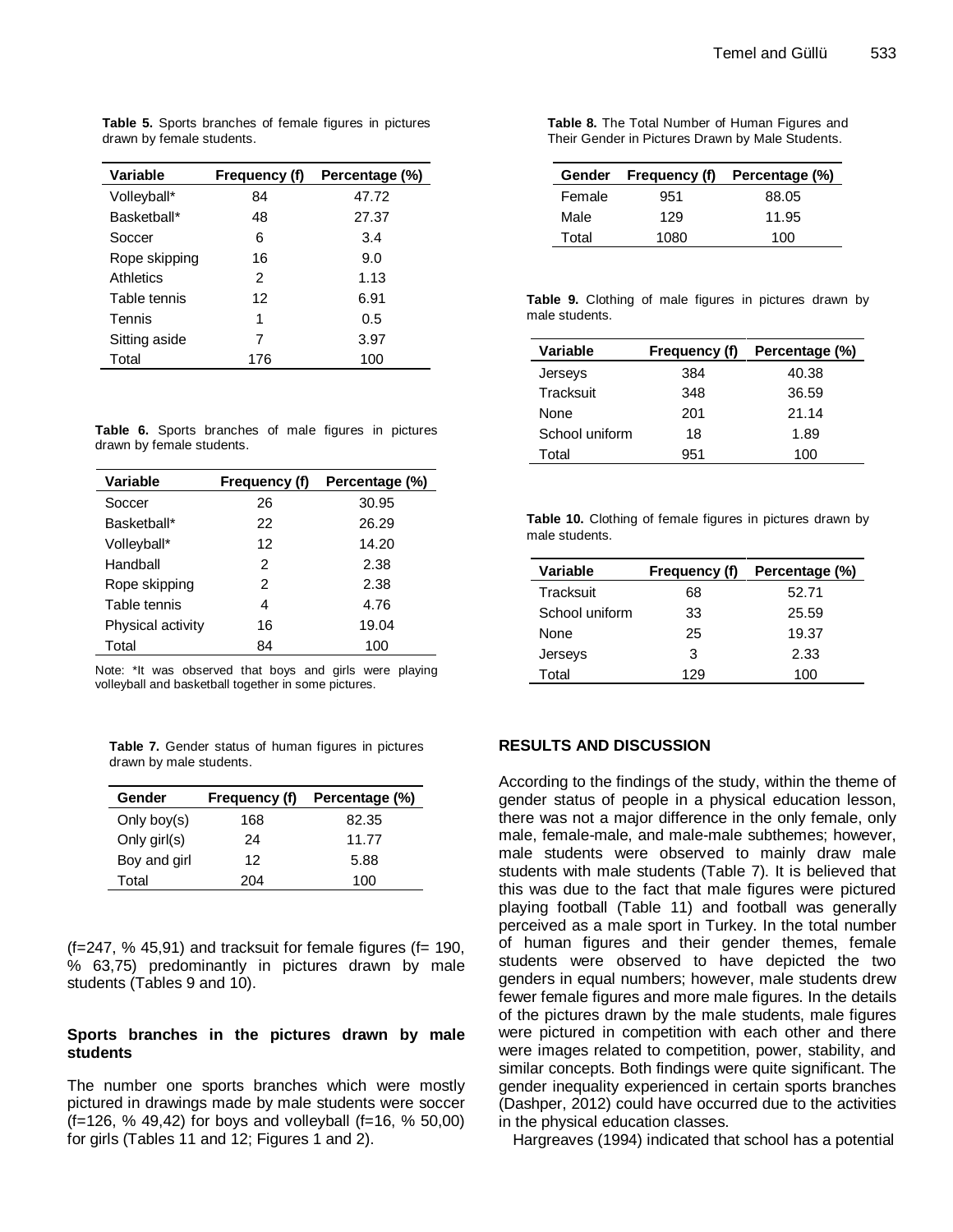| Variable      | Frequency (f) | Percentage (%) |  |
|---------------|---------------|----------------|--|
| Volleyball*   | 16            | 50.00          |  |
| Basketball*   | 10            | 31.20          |  |
| Soccer        | з             | 9.40           |  |
| Sitting aside | з             | 9.40           |  |
| Total         | 32            | 100            |  |

**Table 12.** Sports branches of female figures in pictures drawn by male students.

Note: \*It was observed that boys and girls were playing volleyball, basketball and making physical activity together in some pictures with a lower rate than that of female pictures.



**Figure 1.** Sample pictures drawn by the female students.



**Figure 2.** Sample pictures drawn by the male students.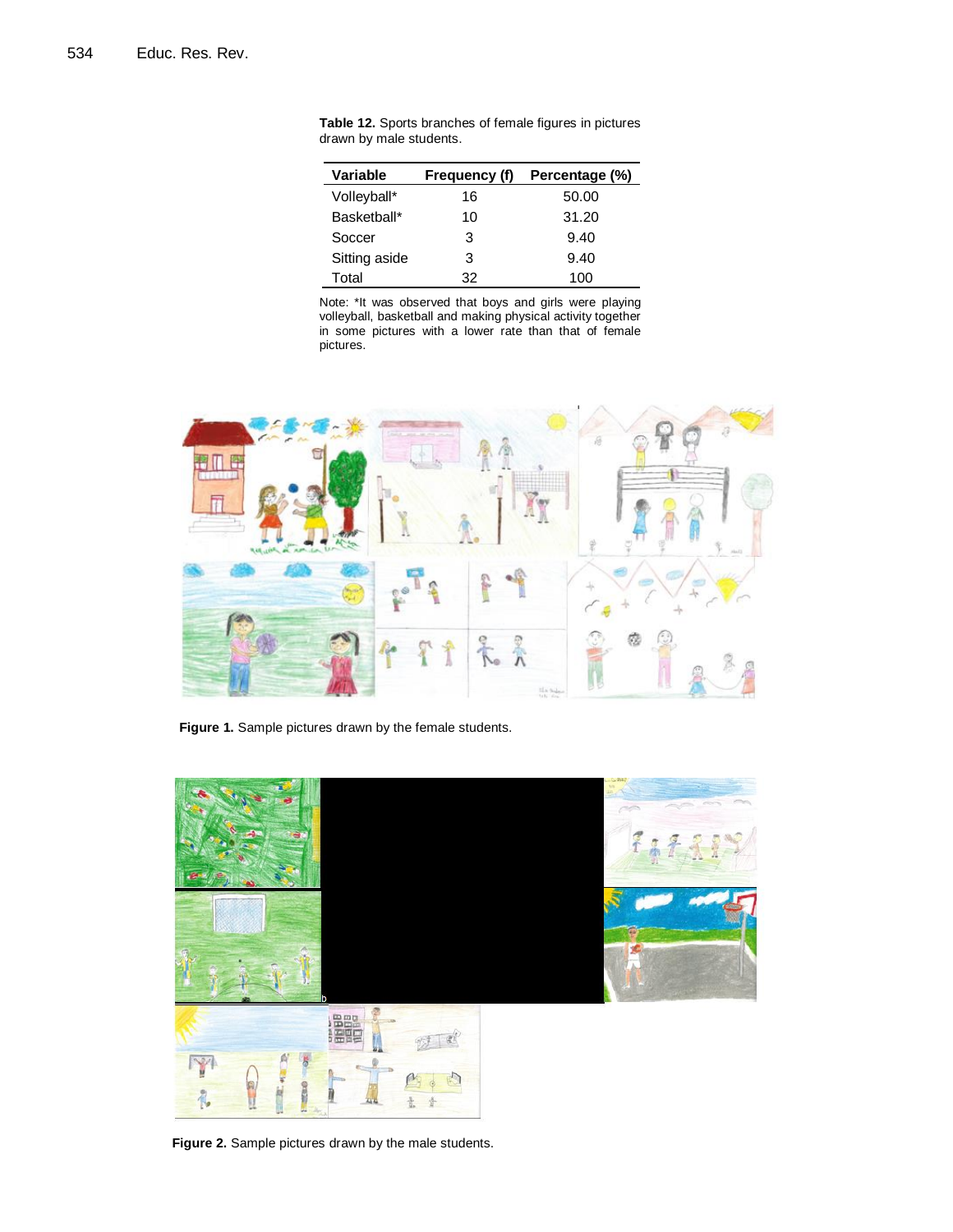that could cunningly empower the gender perceptions through organization, administration, and teaching methods. On the other hand, physical education classes are the fields in which social gender differences are experienced in most schools (Flintoff, 1990; Hargreaves, 1994). In addition to the course content, this experience could be related to the social gender perceptions of the physical education teachers. Hence, physical education classes enable the presentation of gender roles through the content and student group activities (Lines and Stidder, 2003). Karaçam and Koca (2012) highlighted that the effects of social gender on the experiences of male and female students should be recognized by the teachers in order to ensure equal participation in the class.

In the student's clothes theme, it was found that female students drew both themselves and male students mainly with sportswear, while male students pictured themselves favorably in uniforms. Accordingly, it has been understood that female students did not perceive physical education class solely as winning, competing while male students related the class with such emotions as competition, beating, fighting and similar emotions. In the sports branches theme, in the pictures drawn by both female and male students, it was observed that male students were pictured playing football, while female students were drawn playing volleyball. This may have stemmed from the common perception that male students play football and female students play volleyball in the physical education classes in Turkey.

In a research conducted by Zaravigka and Pantazis (2012) in Greece, the sports of female and male students were identified to be different, both genders were observed to develop endurance and display skills through physical education classes, and physical education teachers were found not to provide equal opportunities for female students in fitness classes compared to male students. In order to decrease the number of such cases, Clarke and Nutt (1999) suggested that certain sports that could be played by both genders, such as handball and korfball, should be taught in physical education classes. Furthermore, instead of favoring a certain sports branch in physical education classes, playing cooperative games was reported to decrease gender differences (Lundvall and Meckbach, 2014; Ryan and Poirier, 2012).

As in many societies, school is an important factor for females and males in learning their social gender roles in the Turkish society (Kağıtçıbaşı, 1982). Markovic and Milanovic (2014) indicated that gender had a significant effect on the attitudes towards the physical education course, and that the attitudes of male students towards physical education courses were more positive than those of the female students. According to the findings obtained in the study, it could be said that the function of physical education classes as the fields where male students who demonstrated their masculinity. Therefore, through these attitudes, behaviors, and athletic performance, male students are believed to provide significant references to other social environments. Today, a transition is experienced in teaching physical education and sports from teacher-centered education towards student-centered education (Thorburn and Gray, 2010). However, student-centered education could be realized when students of different genders, beliefs, races, skills, and abilities participate in the lessons in an inclusive manner.

Examining the four themes obtained as a result of the study with their results, it could be reported that although physical education classes are taught in mixed gender classes in Turkey, they had an impact on female students in terms of developing social gender; however, they created quite a sharp gender roles for male students. Despite the fact that the physical education curriculum requires teaching physical education classes without differentiating between male and female students (Turkish Elementary Physical Education Curriculum, 2007), the applications in the classes were observed to be different. Therefore, it is suggested that physical education teachers are provided with pre-service and inservice training on social gender awareness.

# **Conflict of Interests**

The authors have not declared any conflicts of interest.

#### **REFERENCES**

- Anderson E (2008). 'I used to think women were weak': Orthodox masculinity, gender segregation and sport. Sociol. Forum 23(2):257- 280.
- Beauvoir DS (1993). Kadın-İkinci Cins (Çeviren: Bertan Onaran). Payel Yayınevi, İstanbul.
- Butler J (1999). Gender Trouble Feminism and the Subversion of Identity. Routledge Taylor & Francis Group.
- Chambers DW (1983). Stereotypic Images of the Scientist: The Draw a Scientist Test. Sci. Educ. 67 (2):255-265.
- Clarke G, Nutt G (1999). "Physical Education", in D. Hill and M. Cole (eds), Promoting Equality in Secondary Schools, London: cassell. pp. 211-237.
- Connell RW (1987). Gender and Power. Stanford University Press, California.
- Dashper K (2012). "Together, yet still not equal? Sex integration in equestrian sport". Asia-Paci. J. Health Sport Phys. Educ. 3(3):213- 225.
- Declaration on Physical Education National Summit, (2005). http://www.publications.parliament.uk/pa/cm200708/cmselect/cmchils ch/memo/natcurric/ucm4002.htm (Viewed: 03.03.2015)
- Desprez-Bouanchaud A, Doolaege J, Ruprecht L (1987). Guidelines on gender-neutral language. Paris: UNESCO.
- Eurydıce [EU] (2010) Eğitim çıktılarında cinsiyet farklılıkları: Avrupa'da alınan tedbirler ve mevcut durum.http://eacea.ec.europa.eu/education/eurydice/documents/them atic\_reports/120TR.pdf (Viewed: 03.03.2015).
- Eurydıce [EU] (2014). Council conclusions of 21 may 2014 on gender equality in the sport of the sport of the sport sport of the sport of the sport of the sport http://mpes.government.bg/Documents/Documents/International/201
- 4/Council\_Conclusions\_Gender\_Equality.pdf. (Viewed: 12.05. 2015).
- Flintoff A (1990). Physical education, equal opportunities and the national curriculum: Crisis or challenge?. Phys. Educ. Rev. 13(2):85- 100.
- Hardman K (2008). "Situation and Sustainability of Physical Education